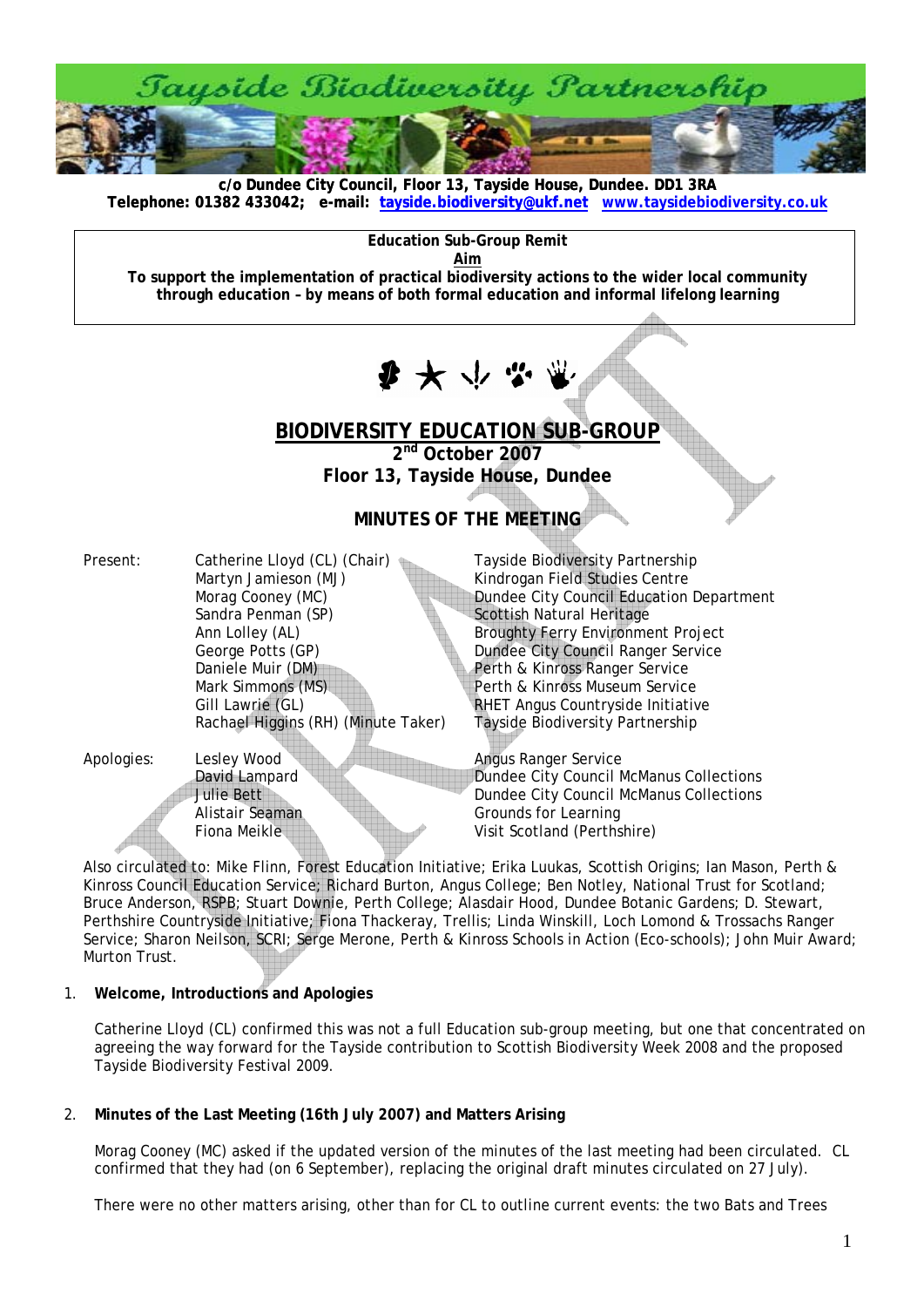workshops held in Perth and Dundee were successful (attracting c50 people in total). The Carse of Gowrie Orchards Seminar to be held 16th October has attracted more than 80 bookings from all over Scotland.

## 3. **Tayside's Contribution to Scottish Biodiversity Week 2008 - Sandra Penman**

Sandra Penman (SP) reported that the date of the Scottish Biodiversity Week (SBW): 19<sup>th</sup> to 25<sup>th</sup> May 2008 is the same as the Perth Festival of Arts. There are still monies in the SNH Promotions Budget for Tayside (up to £1,000 per item/project) but decisions have to be made as quickly as possible. SP proposed 24th May to be the date for the proposed Street Theatre: is there anyone who wants to join this? SP met with the Youth Theatre Groups' co-ordinator and suggested it could be linked with species as a theme; they will meet again on 11th October.

#### **ACTION: SP to report back after meeting**

How about something theatrical on swallows / bees / pearl mussels? SP definitely has £1,000-£1,500 funding for the theatre. It could be set in Dunkeld forest over a one or two day event. It would link up with Perth Festival nicely. £1,000 is available for art director, producer, youth theatre donation, costumes if necessary. Ann Lolley (AL) may have useful costumes.

A comment was made regarding theatre on a larger scale – it could tour Eco Schools, Primary Schools, Sheltered Housing or Care Homes (this might encourage stories of youth). On a slightly more expensive note, something could be screened at Perth Concert Hall - a short film could be produced with sound, electronics etc for a sum of £10,000. Could save this idea for the Tayside Biodiversity Festival in 2009. Martyn Jamieson (MJ) said this would be a good idea to raise awareness and get the message across - something big scale would also be impressive.

AL said subtlety works well too: we could actually work with the theatre groups to come up with and play with ideas for a theme. She also noted artwork street theatre in USA - which was very subtle and engaging. We could be slightly different with the concept - opening of a Concert Hall event with a guided tour?

Mark Simmons (MS) asked about funding the theatre work. SP noted that Perth Festival of the Arts may have funding. MS to give contacts (Kirsty Duncan is Arts Development Officer at PKC).

**ACTION: MS to liaise with SP re. contacts** 

Daniele Muir (DM) said we could have a workshop on bumble bees to link with other ideas (a continuation of one event to the next). CL agreed this would link with other Partnership projects: Orchards, Bees, and Green Graveyard - all relevant ideas for Biodiversity Week. CL asked if we could expand the idea outwith Perth or Perthshire? If not for 2008, then certainly to be Tayside-wide for the Festival.

CL said we should use the official "footprints" logo more. A long time ago she suggested Partnership members could use the footprints in connection with events as a way to publicise biodiversity.

SP said that Perth & Kinross Council's Meadow Roundabout at Broxden was a great success: could PKC not sponsor the TBP logo for next year? CL said this would link in with the proposed Conservation Grass Verge Project currently being discussed between the three Councils. All three local authority logos and the TBP logo would be used on the verge or biodiversity bank markers.

As regards SBW, CL pointed out that, in 2008, the Scottish Biodiversity Forum will run the Week from Monday 19<sup>th</sup> to Sunday 25<sup>th</sup> – all previous SBWs have included the weekend either side. In 2008 we will therefore lose a weekend at the beginning. International Biodiversity Day is 22<sup>nd</sup> May. GP was disappointed only one weekend is to be available. SP said she would ask why SBW can only involve one weekend.

## **ACTION: SP to check details with the Biodiversity Implementation Team**

CL - we could use the 'missing' weekend to organise and promote. The Programme for 2008 will be put on the website as early as possible; there will also be a link with the Scottish Biodiversity Forum website. The Biodiversity Implementation Team is currently discussing national promotion ideas for 2008; CL has requested the publicity banners and fliers are not dated so that they can be reused in the future.

**ACTION: SP to follow this up with the Biodiversity Implementation Team** 

GP said that Dundee Ranger events have not been clarified for 2008 – decisions to be made November 2007. The Balgay Event this year was not very successful - it was good for the first few years, but in recent years there has been less interest. The event could be re-focussed and incorporated into Biodiversity Week.

SP said she would like a one day event within the Week at Loch Leven.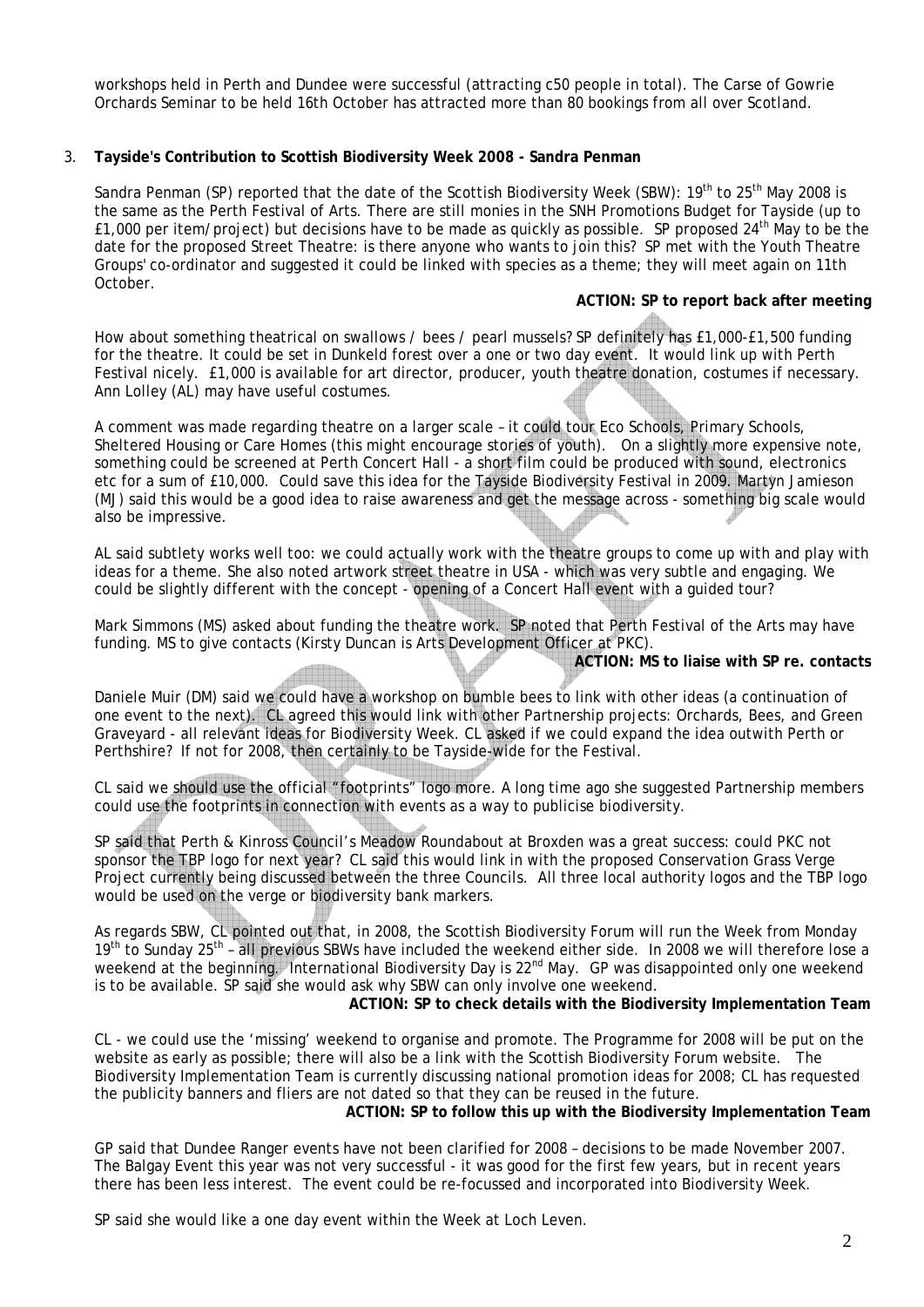GP suggested there could be a connection made with boat trips. However it was essential to choose the right tide and date for this to be successful.

MJ suggested it would be useful to link International Biodiversity Day with the various Twin Cities - i.e. we could link Hen Harrier issues here with Hen Harriers elsewhere; talks at schools and other institutions abroad. The local papers are likely to pick up on this. CL confirmed that the Orkney LBAP Officer had set up an excellent International School Biodiversity Project along the same lines. CL was already in discussion with the Scottish Crop Research Institute's Living Field Centre regarding international links for International Biodiversity Day.

CL outlined the list that the Coast & Estuaries Sub-group agreed at its meeting earlier in the month:

- A guided Kingoodie Walk (Perth & Kinross Ranger Service);
- Dundee Naturalists Open Day walk at Barry Buddon invite the public;
- Montrose Tern work quided walk; talks;
- Scottish Wildlife Trust an International Biodiversity Day walk or talk;
- Tayside Estuary Forum to host a Beachcomb;
- Dundee Ranger Service Boat Trip (public and commercial);
- McManus Wildlife Collection Collection Tours / ID walks to link in with Local Records, organisations;
- Golf Training Days (Scottish Golf Environment Group);
- Bio Blitz (golf courses and other areas).

CL asked for ideas from the Education sub-group so that a list can be compiled as soon as possible. The brainstorm at the meeting produced the following:

- Launch the Wildlife Trees Project (CL Woodland sub-group);
- Different ID walks, including Swifts, Sand Martins, Red Squirrels, etc;
- RHET ACI GL is planning another Estate Day with Angus Council (the last one was very successful: 130-150 Primary 5 and 6 children). The Pond Dipping was great at Kinordie Estate (held on 9th May this year). There was also a Forestry session in Camperdown Park with the help of a pony! GL will need to co-ordinate dates to see if it would be possible to coincide with SBW.
- Angus FWAG ACI may be able to work jointly.
- MJ asked about public holidays within the Week are the schools on holiday at any point?
- MJ also suggested running specialist-type events not only for children, but also for adults or teachers.
- MS in 2008 the Museum and Art Gallery learning staff will be too busy in May to help properly. MS offered 2 or 3 lunchtime lectures in Art and Biodiversity (generally older folk attend these). There could be a link in with Biodiversity and he could hold a lecture on International Biodiversity Day.
- MS to launch the Mammal Atlas.
- DM said that the feeling within Perth & Kinross Ranger Service was to do the usual thing a few rangers will do their own events. They do not have time to engage in the SBW in 2008 or the Festival in 2009.

**ACTION: All sub-group members to look into the possibility** 

**of running an event between 19th and 25th May** 

**and let CL know by 9th November so that ideas can be logged** 

# 4. **Plans for Tayside Biodiversity Festival 2009 - Catherine Lloyd**

CL reiterated the Steering Group's idea of a Tayside Biodiversity Festival Month where, if we chose to hold it in May, Scottish Biodiversity Week would be incorporated within the month. MJ thought this a good idea but cautioned that May tends to be a busy month - Perth Archaeological Month and Perth Arts Festival are both in May. MS said that the Perthshire Archaeological Month in May is now high profile - the key is having someone to run the Biodiversity Month from day one. CL said that September is usually a difficult month; April is too early - May seems constant. She held a Fife Biodiversity Month in April (with over 30 events) in the late 1990s, but the weather was too poor for it to be a resounding success. MS suggested we talk with Perth Arts Festival to get ideas on how they organise and administrate (Visit Scotland funding?); become a strong brand; Open Doors idea; Heritage Trust / Forestry Commission / Countryside Trust - main funders.

**ACTION: SP/MS/CL to research further** 

2009 will be the 'Year of the Homecoming' - the Museum would like to link this with the theme of 'Return of the Native - Birds /Mammals Lost and Returning'.

MS said it would be a good time for a Bumble Bee Lecture. AL said the ZOOM initiatives could be linked in (if it is held a second year) - a potential theme. SP may have Bee costumes to lend!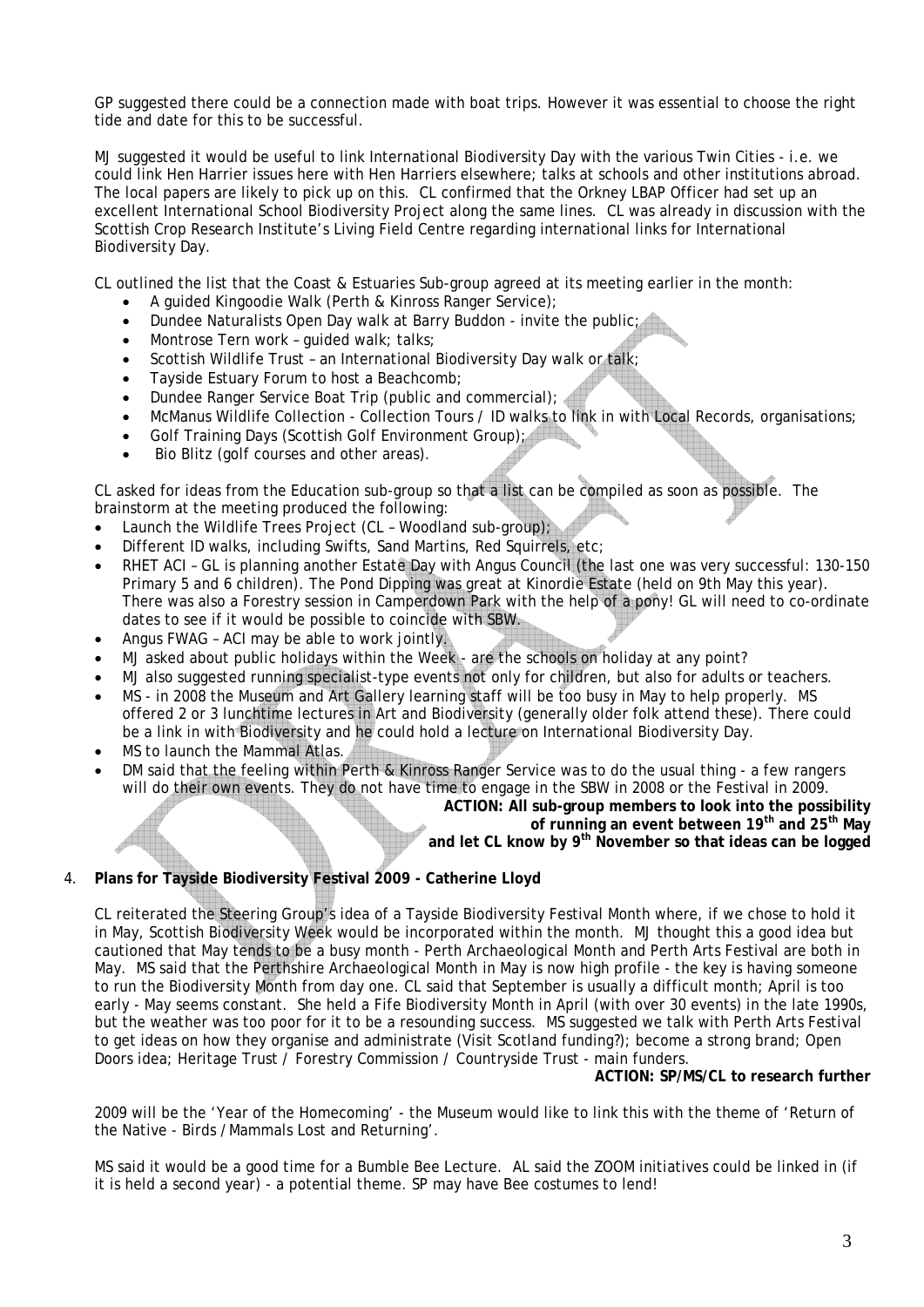MJ pointed out that street events are good for a small amount of people. What about bigger events for a bigger audience?

MJ said that the lead-in to the Month is just as important for launching the Festival. Could we have a radio slot or some other local media with regular slots to promote? CL would appreciate feedback from everyone as to their favourite media contact. She has a good network but wants to share out the list of contacts. We need to publicise at least one (preferably two) months ahead for the Biodiversity Festival.

#### **ACTION: ALL**

MS suggested running adverts every week for a few months. He is producing a newspaper article - happy to circulate.

#### **ACTION: MS**

CL confirmed that VisitScotland is willing to help publicise the event. MS said we need to start small. A booklet of events is extremely important. One month of events will need quite a bit of preparation time. AL agreed that an events booklet and plenty of information on the website is vital: we need cumulative solid impact for it to work. MS said that proper funding for it is also critical. GP said that banners and ads in papers are very useful, as well as the booklet – all will need funding.

CL said that the displays board would need to be "on tour" for the entire event. MS reminded everyone that he still has a panel of images and phrases about animals that can be easily reproduced and is very mobile for putting up anywhere.

CL also mentioned that in 2009 we could work on the success of the street theatre from 2008, but plan ahead for sufficient funding to tour it all over Tayside. It would be good publicity if the street theatre turned up in out-of-the-way places (pre-advertised beforehand with local schools, tourism businesses, etc.) – for instance, Glen Clova or Kinloch Rannoch, plus the smaller Tayside towns such as Aberfeldy, Blair Atholl, Milnathort, Comrie, Carnoustie, etc.

SP suggested the Scotsman could publish a list of the 'Top Ten Things to See in Tayside' (or Scotland) at the start of the Festival. MS added that we could ask them to do a specific feature on the Festival.

GP said that a Tayside event like this needs to be officially launched. CL agreed and said that some of the Partnership's key projects could be used to promote the success (or highlight the problems) of species in decline, i.e. the Tayside Red Squirrel Project; the Barn Owl Survey; the Swift/Sand Martin Surveys; success of the SITA TBAF.

MS confirmed that for 2009 Perth Museum learning staff would like to be engaged, but they will need dates as soon as possible as they work 18 months ahead for such planning.

AL pointed out that we need a format whereby we can slot ideas into a website in an easy way; this would make things easier on CL and RH. This would enable contributions/events to be added easily and the momentum would come itself.

# **ACTION: CL to liaise with website designer**

It was agreed that we need to know our priorities for the Festival: dates, core events and funding. The event needs to be planned throughout the first half of 2008 in tandem with the plans for SBW in May 2008. This time next autumn we need to finalise things for the Festival.

Although the next Sub-Group meeting will be a general one, plenty of time must be given to the plans for both SBW in 2008 and plans for the Festival in 2009.

# 5 **Bee Wild and ZOOM Projects - Ann Lolley**

AL explained that 'Bee Wild' is the practical part of the ZOOM initiative. The Urban Sub-group wants to highlight bumble bees - let's link in with ZOOM, which encourages surveys, feedback and awareness. Could be a joint project with the Urban and Education sub-groups. AL getting the packs together, to be finalised by the end of year. RH can help with this. This is likely to be a very successful project with 1,000 gift bags available Tayside-wide. SNH is funding the project and there will be a newspaper campaign from the start: very proactive. It has been suggested that ZOOM is officially launched during Scottish Biodiversity Week next May.

CL asked if anyone had ideas for funding the Bee Wild Project? She had already approached Grounds for Learning. The project will naturally link into other projects; at the moment it tucks in behind ZOOM.

**ACTION: Funding ideas to CL ASAP**